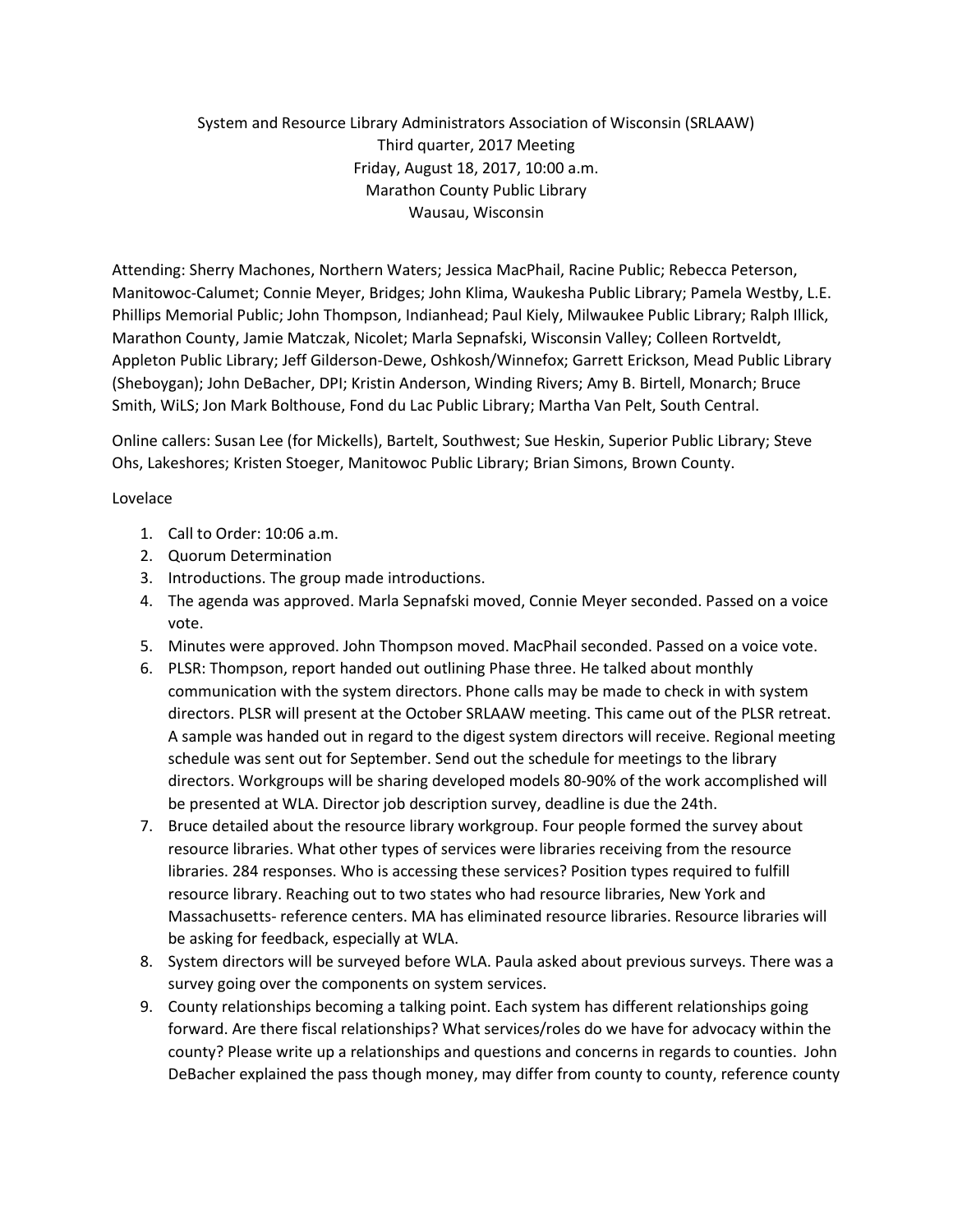plans if needed. John will send a format and timeline for county information. Paula commented on hearing county concerns at WAPL and retreat.

- 10. Cross County Payments: Connie Meyer, representing LD&L, talked about the challenges of cross county payment issues at the county level. She expressed concern with Act 420, that when enough counties who do not support 420 get together, may lead legislation to change. Washington County issued a resolution for one library system and eliminate act 420. This may lead to a conversation throughout the state. Connie and Kathy Klager, met with county associations to gain interest. They will be making a presentation to the executive committee for the county association. Connie handed out a handout draft about Act 420, for systems and libraries to use when they talk to their county representatives. John Debacher made a positive comment regarding the format to reflect chapter43 portion. Came out of 1997 with Act 150. Act 420 had other aspects besides the adjacent counties so all have access to quality library services. There is still a misunderstanding on why there is best practices especially in light of Act 420 and 150. And how important it is to the counties. There was discussion of the wording on 70% reimbursement. We are working on having a common document for all to share across the state.
- 11. Library security issues: Colleen discussed security issues in their libraries. She sent out a survey. Colleen will send out the survey results once everyone has responded.
- 12. LSTA 2018: John DeBacher reported on LSTA prospects. They did release funds for 2017. Now asking to review budget. If we get the 2018 funds, the grants program has been funding for less funds each year. Specifically, the system technology. LSTA funds will be based around Aspen report and using data to benefit the system and individual libraries. PLA Library Outcome Surveys for example. There are 7 different surveys. RIPL conferences using research and data in public libraries and outcomes. All library sizes would be able to access training. In 2018 will not include block grants if awarded. Libraries should not include the block grants in their 2018 budget.
- 13. SCLS Foundation is now open to all public libraries and friends of the libraries groups for their foundation. Brochures will be sent out to all of the libraries. This is not a community foundation. SCLS does not make money on this. Separate foundation board to govern. The foundation meets quarterly. If libraries are interested, have them contact Martha Van Pelt.
- 14. Treasurer's Report: As of Aug 14, 2017 \$618.72. Slowly reducing amount going towards library Legislative Day. Will have to talk about this in the future.
- 15. LD&L: Steve Conway. Budget has not passed and hoping the budget will not be dragged out any longer. Still optimistic in the budget increase. There may be a reporting form to show what the additional budget funds were used for. Start looking at how budget might look. WISE is hopefully going to be included. Still working on poster project.
- 16. Kristin Anderson: Deep appreciation for all those involved in LD&L and the hard work they have done to help move Wisconsin Libraries forward.
- 17. John Debacher: DPI report: Libraries should be reminded that those requesting exemption from the library tax.
- 18. DPI Broadband expansion. DOA paid for Frontier cannot handle the fiber that was run. Frontier customers will be the last customers to be. We will be kept in the loop as further developments come about.
- 19. WiLS: Discussed the new school district Digital Consortium.